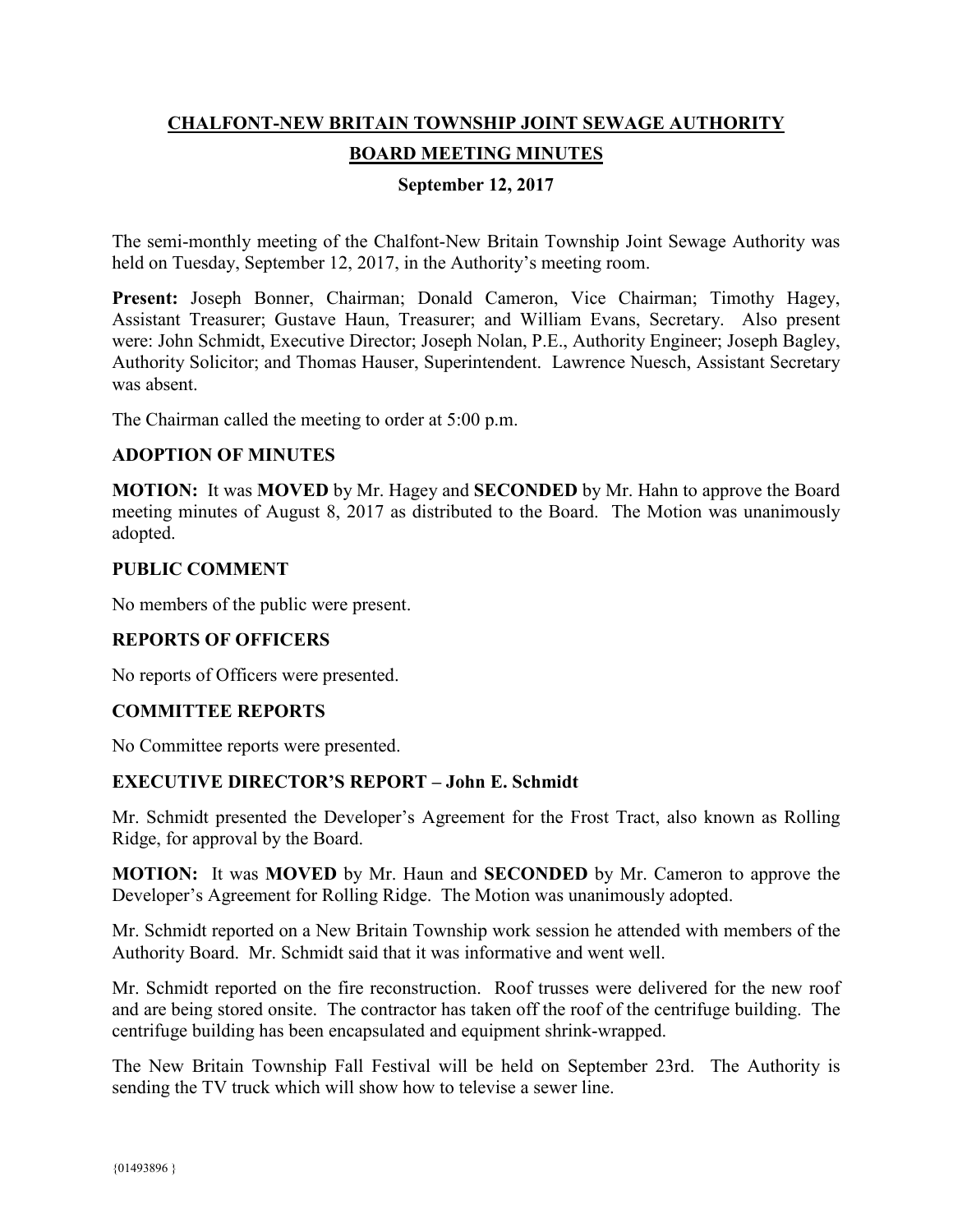Mr. Schmidt informed the Board that he will be out of the office next week for a medical procedure and he is unsure at this time whether he will be in attendance at the Board's next meeting on September 26.

# **ENGINEER'S REPORT – Joseph Nolan, P.E.**

Mr. Nolan presented several change orders.

The first change order was Change Order No. 3 for the electrical contractor in the amount of \$25,811.00 for work performed to rewire the sludge dryer building. It included replacing wires that had melted inside metal conduits. It was done on a time and material basis.

**MOTION:** It was **MOVED** by Mr. Cameron and **SECONDED** by Mr. Hagey to approve Change Order No. 3 to the electrical contractor. The Motion was unanimously adopted.

Mr. Nolan next presented Change Order No. 3 for the general contractor. This change order involved building a "building" (temporary) within a building to keep the centrifuge in operation, removal of all HVAC equipment which had been damaged, taking off the brand new roof and the replacement roof building. The cost may change depending on exactly what the general contractor finds as they demolish parts of the building. The amount of the Change Order is \$631,797.61.

The Board recessed into Executive Session at approximately 5:10 p.m. to discuss a matter which if discussed in public would breach a lawful privilege.

The Board returned to its Regular Session at approximately 5:15 p.m.

**MOTION:** It was **MOVED** by Mr. Hagey and **SECONDED** by Mr. Evans to approve Change Order No. 3 for the general contractor which amount to \$631,797.61. The Motion was unanimously adopted.

Mr. Nolan next presented Change Order No. 2 by the general contractor in the amount of \$59,565.14. This change order involves several miscellaneous items including installation of a overhead door in the control building, installation of a section of handrail at the influent pump station and the removal and replacing of the coating system on the walls of Digester No. 3. Mr. Nolan discussed his negotiations with the general contractor on this change order.

**MOTION:** It was **MOVED** by Mr. Hagey and **SECONDED** by Mr. Hahn to approve Change Order No. 2 in the amount of \$59,565.14. The Motion was unanimously adopted.

Mr. Nolan then presented Requisition No. 177 for Capital Expenditures in the amount of \$0.

Mr. Nolan next presented Requisition No. 220 for Capital Improvements in the amount of \$139,323.51. The amount represents payments to CKS Engineering, LB Industries, BSI Electrical and Keystone Engineering related to the Phase III construction project. Mr. Nolan pointed out that the diminishing amounts in this Requisition compared to past pay estimates shows that the work is wrapping up on Phase III. He recommended approval.

**MOTION:** It was **MOVED** by Mr. Cameron and **SECONDED** by Mr. Hagey to approve Requisition No. 220 for Capital Improvements in the amount of \$139,323.51. The Motion was unanimously adopted.